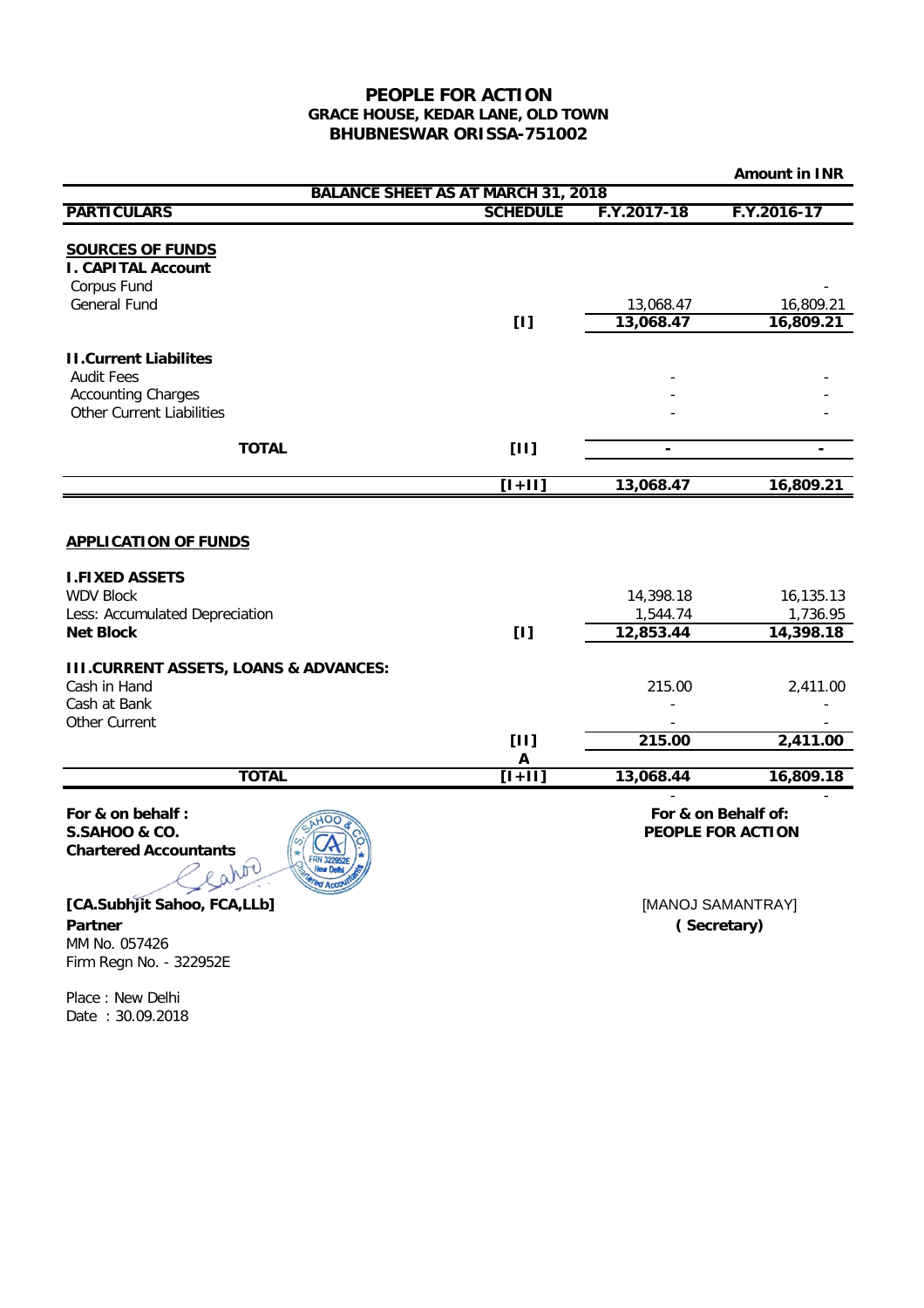## **PEOPLE FOR ACTION GRACE HOUSE, KEDAR LANE, OLD TOWN BHUBNESWAR ORISSA-751002**

|                                                                             |                 |                      | <b>Amount in INR</b>                     |
|-----------------------------------------------------------------------------|-----------------|----------------------|------------------------------------------|
| <b>INCOME &amp; EXPENDITURE STATEMENT FOR THE YEAR ENDED MARCH 31, 2018</b> |                 |                      |                                          |
| <b>PARTICULARS</b>                                                          | <b>SCHEDULE</b> | F.Y.2017-18          | F.Y.2016-17                              |
| <b>I. INCOME</b>                                                            |                 |                      |                                          |
| Donation<br><b>Bank Interest</b>                                            |                 | 5,000.00             |                                          |
| <b>TOTAL</b>                                                                |                 | 5,000.00             |                                          |
| <b>II.EXPENDITURE</b>                                                       |                 |                      |                                          |
| Programme Expenes<br><b>Administrative Expenses</b><br>Audit Fee            |                 | 3,582.00<br>3,614.00 |                                          |
| Depreciation<br>Less: Depreciation Transferred to Asset Fund                | [111]           | 1,544.74             | 1,736.95                                 |
| <b>III.EXCESS OF INCOME OVER EXPENDITURE</b>                                | $[1 - 11]$      | 8,740.74             | 1,736.95                                 |
|                                                                             |                 | (3,740.74)           | (1, 736.95)                              |
| For & on behalf:<br>S.SAHOO & CO.<br><b>Chartered Accountants</b>           |                 |                      | For & on Behalf of:<br>PEOPLE FOR ACTION |
| eator<br>[CA.Subhajit Sahoo, FCA,LLb]                                       |                 |                      | [MANOJ SAMANTRAY]                        |

**( Secretary)**

**Partner** MM No. 057426 Firm Regn No. - 322952E

Place : New Delhi Date : 30.09.2018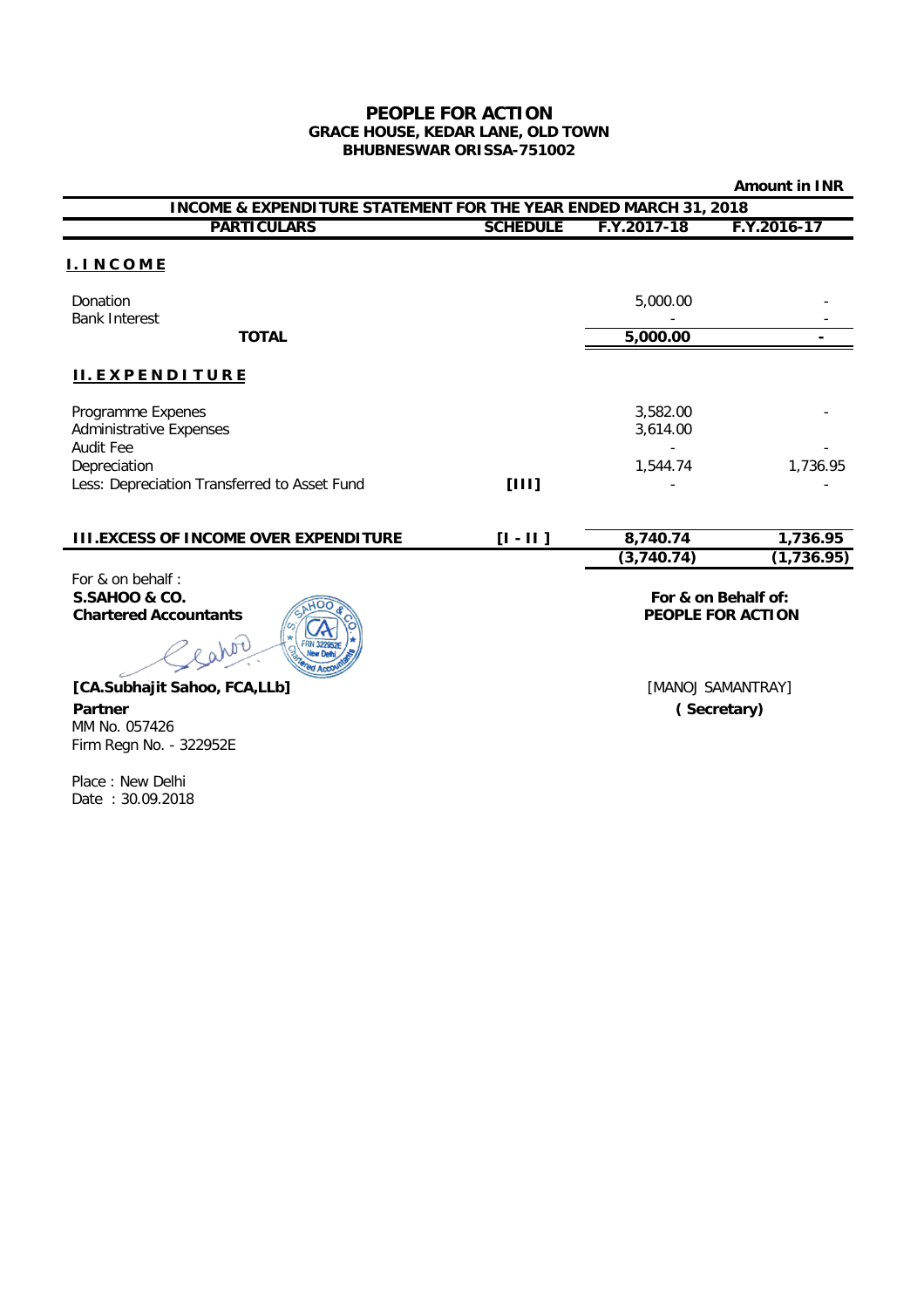## **PEOPLE FOR ACTION GRACE HOUSE, KEDAR LANE, OLD TOWN BHUBNESWAR ORISSA-751002**

|                                                                |                 |                   | <b>Amount in INR</b> |
|----------------------------------------------------------------|-----------------|-------------------|----------------------|
| RECEIPTS & PAYMENT STATEMENT FOR THE YEAR ENDED MARCH 31, 2018 |                 |                   |                      |
| <b>PARTICULARS</b>                                             | <b>SCHEDULE</b> | F.Y.2017-18       | F.Y.2016-17          |
|                                                                |                 |                   |                      |
| <b>RECEIPTS</b><br><b>Opening Balance</b>                      |                 |                   |                      |
| Cash in hand                                                   |                 | 2,411.00          | 2,411.00             |
| <b>Bank Balance</b>                                            |                 |                   |                      |
|                                                                |                 |                   |                      |
| Donation                                                       |                 | 5,000.00          |                      |
| <b>Bank Interst</b>                                            |                 |                   |                      |
|                                                                |                 |                   |                      |
| Loans & Advances received                                      |                 |                   |                      |
| <b>TOTAL</b>                                                   |                 | 7,411.00          | 2,411.00             |
|                                                                |                 |                   |                      |
| PAYMENTS<br>Programme Expenses                                 |                 | 3,582.00          |                      |
|                                                                |                 |                   |                      |
| <b>Administrative Expenses</b>                                 |                 | 3,614.00          |                      |
| <b>Audit Fee</b><br>Bank charges                               |                 |                   |                      |
| Other expenses                                                 |                 |                   |                      |
|                                                                |                 |                   |                      |
| Liabilities paid                                               |                 |                   |                      |
| <b>Closing Balance</b>                                         |                 |                   |                      |
| Cash in Hand                                                   |                 | 215.00            | 2,411.00             |
| Cash at Bank                                                   |                 |                   |                      |
| <b>TOTAL</b>                                                   |                 | 7,411.00          | 2,411.00             |
| For & on behalf:                                               |                 |                   | For & on Behalf of:  |
| <b>S.SAHOO &amp; CO.</b>                                       |                 | PEOPLE FOR ACTION |                      |
| <b>Chartered Accountants</b>                                   |                 |                   |                      |
| not                                                            |                 |                   |                      |
| [CA.Subhajit Sahoo, FCA,LLb]                                   |                 |                   | [MANOJ SAMANTRAY]    |
| Partner                                                        |                 | (Secretary)       |                      |
| MM No. 057426                                                  |                 |                   |                      |
| Firm Regn No. - 322952E                                        |                 |                   |                      |

Place : New Delhi Date : 30.09.2018